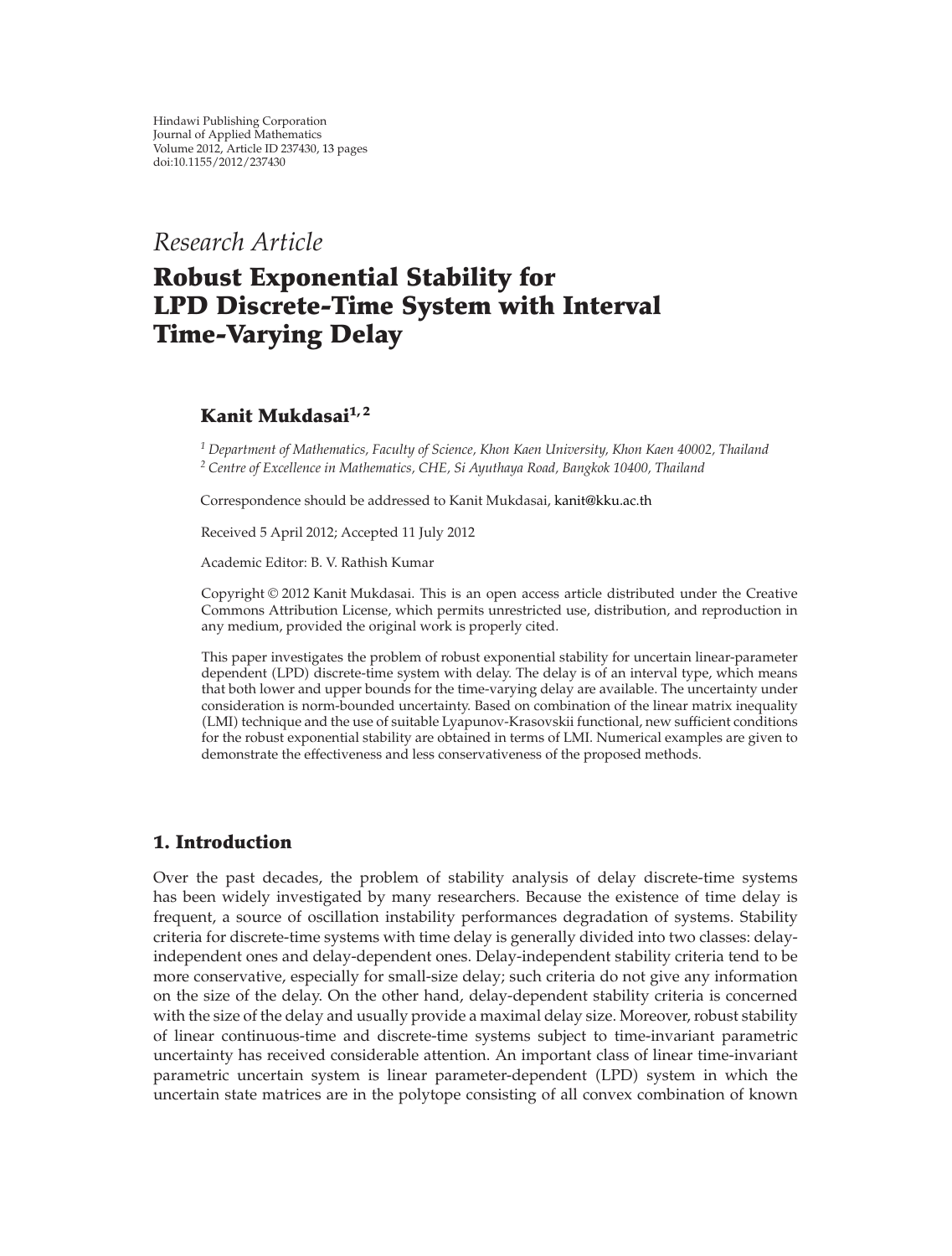matrices. To address this problem, several results have been obtained in terms of sufficient (or necessary and sufficient) conditions; see [1-15] and references cited therein. Most of these conditions have been obtained via the Lyapunov theory approaches in which parameter dependent Lyapunov functions have been employed. These conditions are always expressed in terms of linear matrix inequalities (LMIs) which can be solved numerically by using available tools such as LMI toolbox in MATLAB. The results have been obtained for robust stability for LPD systems in which time delay occur in state variable such as  $[6, 11, 14]$ present sufficient conditions for robust stability of LPD continuous-time system with delays. However, a few results have been obtained for robust stability for LPD discrete-time systems with delay.

In this paper, we deal with the problem of robust exponential stability for uncertain LPD discrete-time system with interval time-varying delay. Combined with the linear matrix inequality technique and the use of suitable Lyapunov-Krasovskii functional, new sufficient conditions for the robust exponential stability are obtained in terms of LMI. Finally, numerical examples have demonstrated the effectiveness of the criteria.

### **2. Problem Formulation and Preliminaries**

We introduce some notations and definitions that will be used throughout the paper.  $\mathbb{Z}^+$ denotes the set of non negative integer numbers; R*<sup>n</sup>* denotes the *n*-dimensional space with the vector norm  $\|\cdot\|$ ;  $\|x\|$  denotes the Euclidean vector norm of  $x \in \mathbb{R}^n$ ; that is,  $\|x\|^2 = x^T x$ ;  $M^{n \times r}$  denotes the space of all matrices of  $(n \times r)$ -dimensions;  $A<sup>T</sup>$  denotes transpose of the Matrix *A*; *A* is symmetric if  $A = A^T$ ; *I* denotes the identity matrix;  $\lambda(A)$  denotes the set of all eigenvalues of *A*;  $\lambda_{\max}(A) = \max\{ \text{Re}\lambda : \lambda \in \lambda(A) \}$ ; Matrix *A* is called semi positive definite  $(A \ge 0)$  if  $x^T Ax \ge 0$ , for all  $x \in \mathbb{R}^n$ ; *A* is positive definite  $(A > 0)$  if  $x^T Ax > 0$  for all  $x \ne 0$ ; Matrix *B* is called semi-negative definite  $(B \le 0)$  if  $x^T Bx \le 0$ , for all  $x \in \mathbb{R}^n$ ; *B* is negative definite  $(B < 0)$  if  $x^T Bx < 0$  for all  $x \neq 0$ ; *A* > *B* means *A* − *B* > 0; *A* ≥ *B* means *A* − *B* ≥ 0; \* represents the elements below the main diagonal of a symmetric matrix.

Consider the following uncertain LPD discrete-time system with interval time-varying delay in the state

$$
x(k+1) = [A(\alpha) + \Delta A(k)]x(k) + [B(\alpha) + \Delta B(k)]x(k - h(k)),
$$
  
\n
$$
x(s) = \phi(s), \quad s = -h_2, ..., -1, 0,
$$
\n(2.1)

where  $k \in \mathbb{Z}^+, x(k) \in \mathbb{R}^n$  is the system state and  $\phi(s)$  is a initial value at *s*.  $A(\alpha), B(\alpha) \in M^{n \times n}$ are uncertain matrices belonging to the polytope of the form

$$
A(\alpha) = \sum_{i=1}^{N} \alpha_i A_i, \qquad B(\alpha) = \sum_{i=1}^{N} \alpha_i B_i,
$$
  

$$
\sum_{i=1}^{N} \alpha_i = 1, \quad \alpha_i \ge 0, \quad A_i, B_i \in M^{n \times n}, \quad i = 1, ..., N.
$$
 (2.2)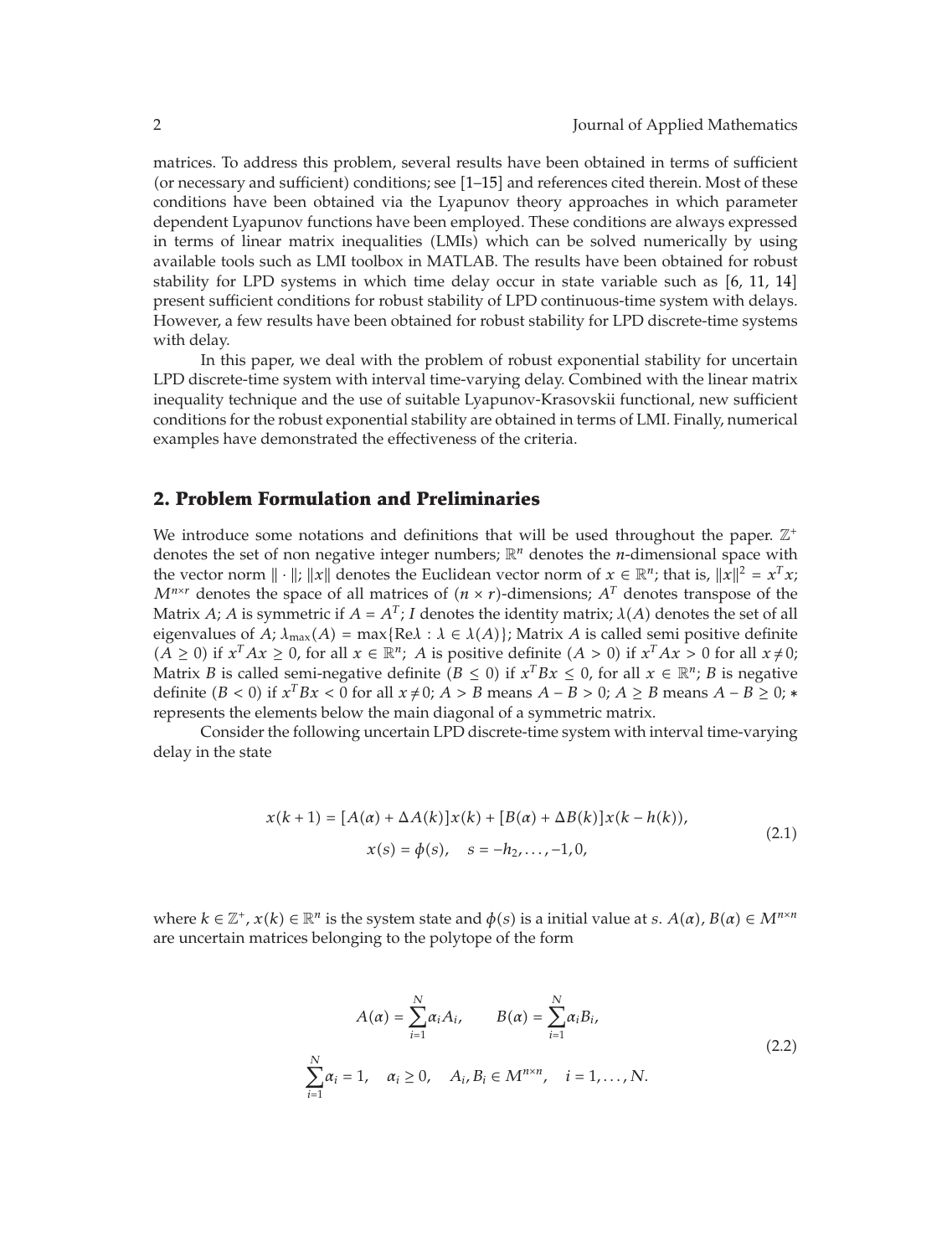$\Delta A(k)$  and  $\Delta B(k)$  are unknown matrices representing time-varying parameter uncertainties, we assumed to be of the form

$$
\Delta A(k) = K(\alpha) \Delta(k) A_1(\alpha), \qquad \Delta B(k) = K(\alpha) \Delta(k) B_1(\alpha),
$$
  
\n
$$
A_1(\alpha) = \sum_{i=1}^{N} \alpha_i A_i^1, \quad B_1(\alpha) = \sum_{i=1}^{N} \alpha_i B_i^1, \quad K(\alpha) = \sum_{i=1}^{N} \alpha_i K_i,
$$
  
\n
$$
\sum_{i=1}^{N} \alpha_i = 1, \quad \alpha_i \ge 0, \quad A_i^1, B_i^1 \in M^{n \times n}, \quad i = 1, ..., N.
$$
  
\n(2.3)

The class of parametric uncertainties  $\Delta(k)$ , which satisfies

$$
\Delta(k) = F(k)[I - JF(k)]^{-1},
$$
\n(2.4)

is said to be admissible where *J* is a known matrix satisfying

$$
I - JJ^T > 0,\t\t(2.5)
$$

and  $F(k)$  is uncertain matrix satisfying

$$
F(k)^T F(k) \le I. \tag{2.6}
$$

In addition, we assume that the time-varying delay  $h(k)$  is upper and lower bounded. It satisfies the following assumption of the form

$$
h_1 \le h(k) \le h_2,\tag{2.7}
$$

where  $h_1$  and  $h_2$  are known positive integers.

Definition 2.1. The uncertain LPD discrete-time-delayed system in (2.1) is said to be robustly exponentially stable if there exist constant scalars  $0 < a < 1$  and  $b > 0$  such that

$$
||x(k)||^2 \le ba^k \sup_{-h_2 \le l \le 0} ||\phi(l)||^2,
$$
\n(2.8)

for all admissible uncertainties.

**Lemma 2.2** (see [5] (Schur complement lemma)). *Given constant matrices X, Y, Z of appropriate*<br>dimensions with  $Y > 0$ . Then  $X + Z^T Y^{-1} Z \le 0$  if and only if *dimensions with*  $\hat{Y} > 0$ *. Then*  $X + Z^T Y^{-1} Z < 0$  *if and only if* 

$$
\begin{pmatrix} X & Z^T \\ Z & -Y \end{pmatrix} < 0 \quad \text{or} \quad \begin{pmatrix} -Y & Z \\ Z^T & X \end{pmatrix} < 0. \tag{2.9}
$$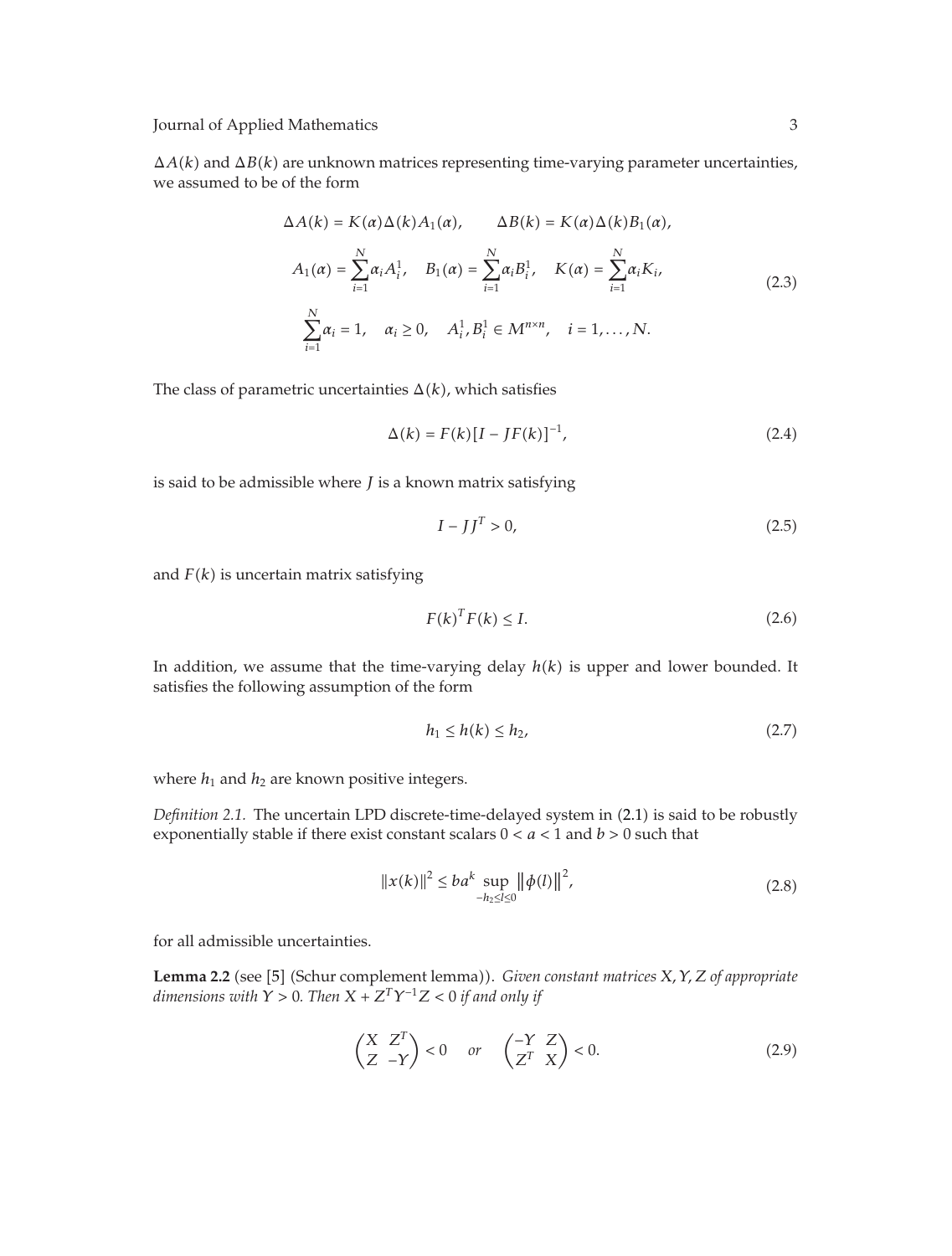**Lemma 2.3** (see [2]). Given constant matrices  $M_1$ ,  $M_2$ , and  $M_3$  of appropriate dimensions with  $M_4 = M_4^T$ . Then  $M_1 = M_1^T$ *. Then,* 

$$
M_1 + M_2 \Delta(k) M_3 + M_3^T \Delta(k)^T M_2^T < 0,
$$
\n(2.10)

 $w$ *here*  $\Delta(k) = F(k)[I - JF(k)]^{-1}$ ,  $F(k)^T F(k) \leq I$ , for all  $k \in \mathbb{Z}^+$  if and only if

$$
M_1 + \left[ \epsilon^{-1} M_3^T \epsilon M_2 \right] \begin{bmatrix} I & -J \\ -J^T & I \end{bmatrix}^{-1} \left[ \epsilon^{-1} M_3^T \epsilon M_2 \right]^T < 0, \tag{2.11}
$$

*for some scalar*  $\epsilon > 0$ *.* 

## **3. Main Results**

 $\overline{a}$ 

In this section, we present our main results on the robust exponential stability criteria for uncertain LPD discrete-time system with interval time-varying delays. We introduce the following notation for later use:

$$
\widehat{A}(\alpha) = A(\alpha) + \Delta A(k), \qquad \widehat{B}(\alpha) = B(\alpha) + \Delta B(k), \qquad \widehat{h} = h_2 - h_1 + 1. \tag{3.1}
$$

**Lemma 3.1.** For any  $A(\alpha)$ ,  $B(\alpha)$ , h in (3.1),  $P(\alpha)$  and  $Q(\alpha)$  given by

$$
P(\alpha) = \sum_{i=1}^{N} \alpha_i P_i, \qquad Q(\alpha) = \sum_{i=1}^{N} \alpha_i Q_i, \quad \sum_{i=1}^{N} \alpha_i = 1, \, \alpha_i \geq 0, \, i = 1, \ldots, N,
$$
 (3.2)

*are parameter-dependent positive definite Lyapunov matrices such that*

$$
\begin{bmatrix}\n\widehat{A}^{T}(\alpha)P(\alpha)\widehat{A}(\alpha) - P(\alpha) + \widehat{h}Q(\alpha) & \widehat{A}^{T}(\alpha)P(\alpha)\widehat{B}(\alpha) \\
\widehat{B}^{T}(\alpha)P(\alpha)\widehat{A}(\alpha) & \widehat{B}^{T}(\alpha)P(\alpha)\widehat{B}(\alpha) - Q(\alpha)\n\end{bmatrix} < 0,\n\tag{3.3}
$$

*if and only if*

$$
\begin{bmatrix}\n-P(\alpha) + \hat{h}Q(\alpha) & 0 & A(\alpha)^{T}P(\alpha) & e^{-1}A_{1}(\alpha)^{T} & 0 \\
\ast & -Q(\alpha) & B(\alpha)^{T}P(\alpha) & e^{-1}B_{1}(\alpha)^{T} & 0 \\
\ast & \ast & -P(\alpha) & 0 & eP(\alpha)K(\alpha) \\
\ast & \ast & \ast & -I & J \\
\ast & \ast & \ast & \ast & -I\n\end{bmatrix} < 0.
$$
\n(3.4)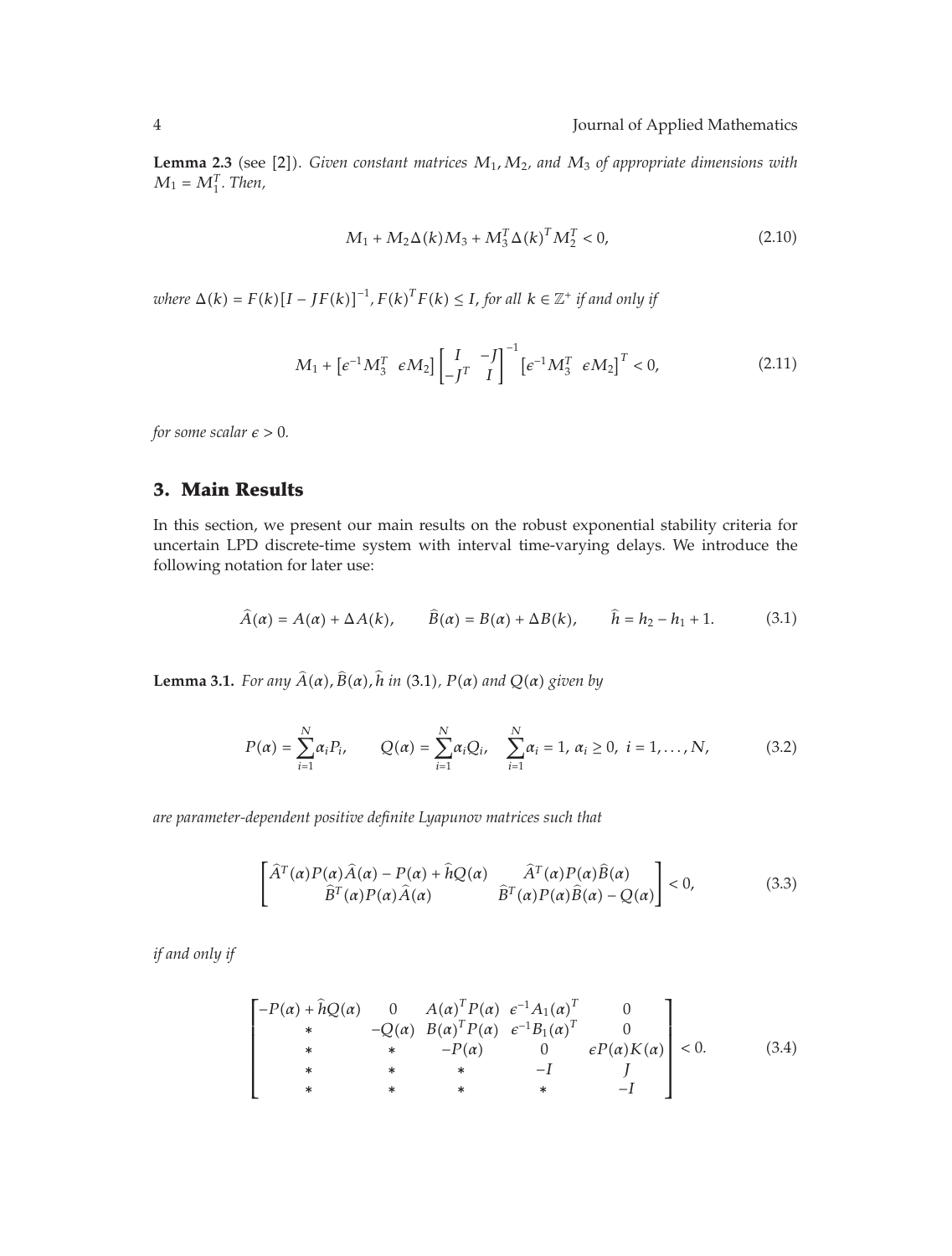*Proof.* Consider

$$
\begin{bmatrix}\n\hat{A}^T(\alpha)P(\alpha)\hat{A}(\alpha) - P(\alpha) + \hat{h}Q(\alpha) & \hat{A}^T(\alpha)P(\alpha)\hat{B}(\alpha) \\
\hat{B}^T(\alpha)P(\alpha)\hat{A}(\alpha) & \hat{B}^T(\alpha)P(\alpha)\hat{B}(\alpha) - Q(\alpha)\n\end{bmatrix}\n= \begin{bmatrix}\n-P(\alpha) + \hat{h}Q(\alpha) & 0 \\
0 & -Q(\alpha)\n\end{bmatrix} + \begin{bmatrix}\n\hat{A}^T(\alpha)P(\alpha)\hat{A}(\alpha) & \hat{A}^T(\alpha)P(\alpha)\hat{B}(\alpha) \\
\hat{B}^T(\alpha)P(\alpha)\hat{A}(\alpha) & \hat{B}^T(\alpha)P(\alpha)\hat{B}(\alpha)\n\end{bmatrix}\n= \begin{bmatrix}\n-P(\alpha) + \hat{h}Q(\alpha) & 0 \\
0 & -Q(\alpha)\n\end{bmatrix} + \begin{bmatrix}\n\hat{A}^T(\alpha) \\
\hat{B}^T(\alpha)\n\end{bmatrix}P(\alpha) \begin{bmatrix}\n\hat{A}(\alpha) & \hat{B}(\alpha)\n\end{bmatrix}.\n(3.5)
$$

We assume that

$$
\begin{bmatrix} -P(\alpha) + \hat{h}Q(\alpha) & 0\\ 0 & -Q(\alpha) \end{bmatrix} + \begin{bmatrix} \overline{A}^T(\alpha) \\ \overline{B}^T(\alpha) \end{bmatrix} P(\alpha) \begin{bmatrix} \overline{A}(\alpha) & \overline{B}(\alpha) \end{bmatrix} < 0.
$$
 (3.6)

Using Lemma 2.2, we obtain

$$
\begin{bmatrix} -P(\alpha) + \hat{h}Q(\alpha) & 0 & A(\alpha)^{T} + [K(\alpha)\Delta(k)A_{1}(\alpha)]^{T} \\ * & -Q(\alpha) & B(\alpha)^{T} + [K(\alpha)\Delta(k)B_{1}(\alpha)]^{T} \\ * & * & -P(\alpha)^{-1} \end{bmatrix} < 0.
$$
 (3.7)

We rewrite the latter inequality as

$$
\begin{bmatrix} -P(\alpha) + \hat{h}Q(\alpha) & 0 & A(\alpha)^{T} \\ * & -Q(\alpha) & B(\alpha)^{T} \\ * & * & -P(\alpha)^{-1} \end{bmatrix} + \begin{bmatrix} 0 \\ 0 \\ K(\alpha) \end{bmatrix} \Delta(k) [A_1(\alpha) B_1(\alpha) 0]
$$
  
+ 
$$
[A_1(\alpha) B_1(\alpha) 0]^T \Delta(k)^T \begin{bmatrix} 0 \\ 0 \\ K(\alpha) \end{bmatrix}^T < 0.
$$
 (3.8)

Using Lemma 2.3, inequality (3.8) holds if and only if there exists  $\epsilon > 0$  such that

$$
\begin{bmatrix}\n-P(\alpha) + \hat{h}Q(\alpha) & 0 & A(\alpha)^{T} \\
* & -Q(\alpha) & B(\alpha)^{T} \\
* & * & -P(\alpha)^{-1}\n\end{bmatrix}\n+ \begin{bmatrix}\n\epsilon^{-1}A_{1}(\alpha)^{T} & 0 \\
\epsilon^{-1}B_{1}(\alpha)^{T} & 0 \\
0 & \epsilon K(\alpha)\n\end{bmatrix}\n\begin{bmatrix}\nI & -J \\
-J & I\n\end{bmatrix}^{-1}\n\begin{bmatrix}\n\epsilon^{-1}A_{1}(\alpha)^{T} & 0 \\
\epsilon^{-1}B_{1}(\alpha)^{T} & 0 \\
0 & \epsilon K(\alpha)\n\end{bmatrix}^{-1} < 0.
$$
\n(3.9)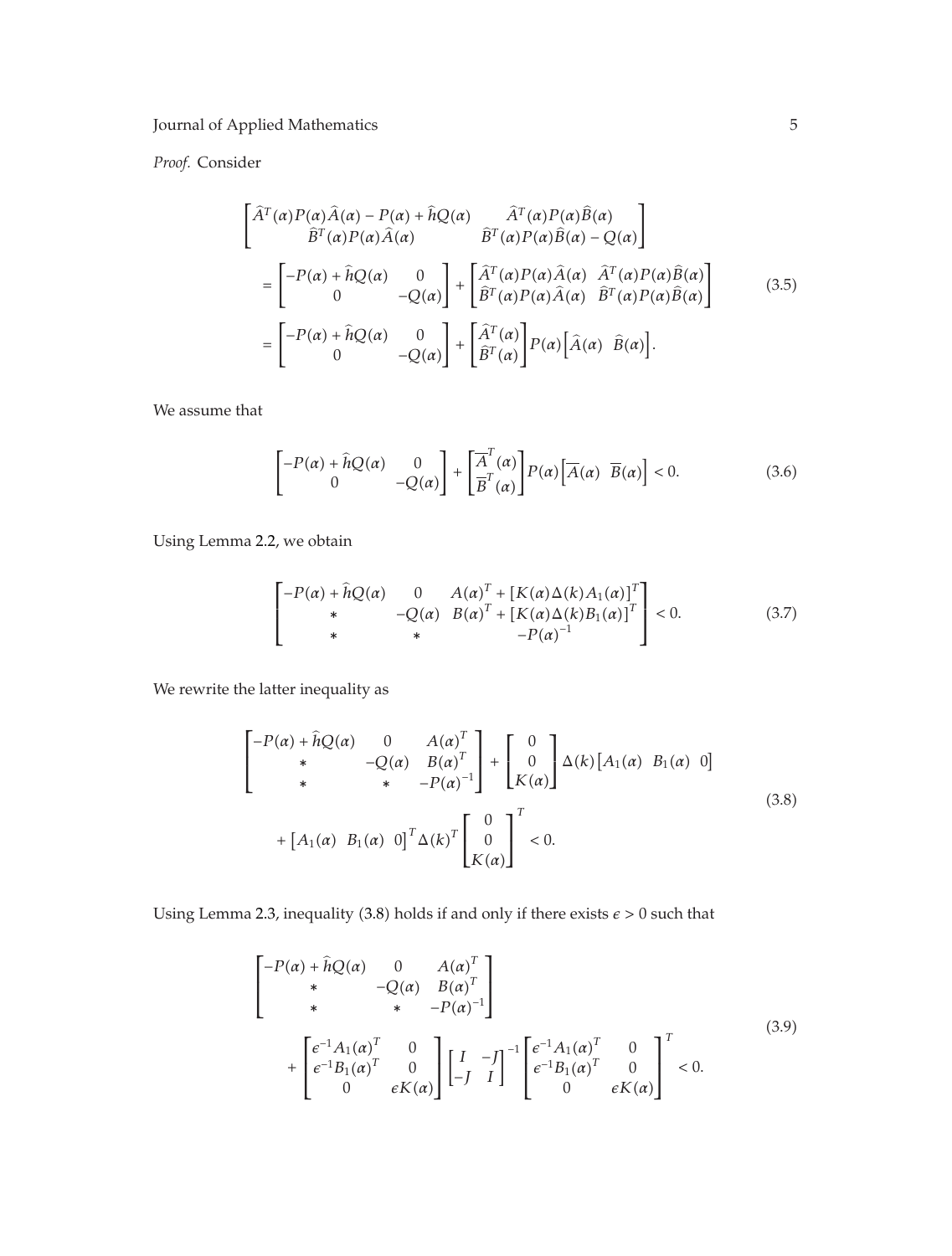If we apply to (3.9), then we obtain

$$
\begin{bmatrix}\n-P(\alpha) + \hat{h}Q(\alpha) & 0 & A(\alpha)^{T} & e^{-1}A_{1}(\alpha)^{T} & 0 \\
* & -Q(\alpha) & B(\alpha)^{T} & e^{-1}B_{1}(\alpha)^{T} & 0 \\
* & * & -P(\alpha)^{-1} & 0 & eK(\alpha) \\
* & * & * & * & -I & J \\
* & * & * & * & -I\n\end{bmatrix} < 0.
$$
\n(3.10)

Premultiplying (3.10) by diag{*I, I, P*( $\alpha$ )*, I, I*} and postmultiplying by diag{*I, I, P*( $\alpha$ )*, I, I*}, we  $\Box$ get that (3.4) and the lemma is proved.

**Lemma 3.2.** If there exist positive definite symmetric matrices  $P_i$ ,  $Q_i$ ,  $i = 1, 2, ..., N$ , and positive *real numbers , ζ such that*

$$
\begin{bmatrix}\n-P_i + \hat{h}Q_i & 0 & A_i^T P_i & e^{-1} A_i^T & 0 \\
& * & -Q_i & B_i^T P_i & e^{-1} B_i^T & 0 \\
& * & * & -P_i & 0 & e P_i K_i \\
& * & * & * & -I & J\n\end{bmatrix} < -\zeta I, \quad i = 1, 2, ..., N,
$$
\n
$$
\begin{bmatrix}\n-P_i + \hat{h}Q_i & 0 & A_i^T P_j & e^{-1} A_i^T & 0 \\
& * & * & * & -I & J\n\end{bmatrix}
$$
\n
$$
\begin{bmatrix}\n-P_i + \hat{h}Q_i & 0 & A_i^T P_j & e^{-1} A_i^T & 0 \\
& * & -Q_i & B_i^T P_j & e^{-1} B_i^T & 0 \\
& * & * & -P_i & 0 & e P_i K_j \\
& * & * & * & -I & J\n\end{bmatrix} + \begin{bmatrix}\n-P_j + \hat{h}Q_j & 0 & A_j^T P_i & e^{-1} A_j^T & 0 \\
& * & -Q_j & B_j^T P_i & e^{-1} B_j^T & 0 \\
& * & * & * & -P_j & 0 & e P_j K_i \\
& * & * & * & -I & J\n\end{bmatrix} < \frac{2\zeta I}{N-1},
$$
\n
$$
i = 1, ..., N-1, \quad j = i + 1, ..., N,
$$
\n(3.11)

then, for any  $A(\alpha)$ ,  $A_1(\alpha)$ ,  $B(\alpha)$ ,  $B_1(\alpha)$ ,  $K(\alpha)$ , h in (3.1),  $P(\alpha)$  and  $Q(\alpha)$  are parameter-dependent *positive definite Lyapunov matrices in Lemma 3.1 such that* -3.4 *holds.*

*Proof.* Consider

$$
\begin{bmatrix}\n-P(\alpha) + \hat{h}Q(\alpha) & 0 & A(\alpha)^{T}P(\alpha) & e^{-1}A_{1}(\alpha)^{T} & 0 \\
* & -Q(\alpha) & B(\alpha)^{T}P(\alpha) & e^{-1}B_{1}(\alpha)^{T} & 0 \\
* & * & -P(\alpha) & 0 & eP(\alpha)K(\alpha) \\
* & * & * & -I & J \\
* & * & * & * & -I\n\end{bmatrix}
$$
\n
$$
= \sum_{i=1}^{N} \sum_{j=1}^{N} \alpha_{i} \alpha_{j} \begin{bmatrix}\n-P_{i} + \hat{h}Q_{i} & 0 & A_{i}^{T}P_{j} & e^{-1}A_{i}^{T} & 0 \\
* & -Q_{i} & B_{i}^{T}P_{j} & e^{-1}B_{i}^{T} & 0 \\
* & * & -P_{i} & 0 & eP_{i}K_{j} \\
* & * & * & -I & J \\
* & * & * & * & -I\n\end{bmatrix}.
$$
\n(3.12)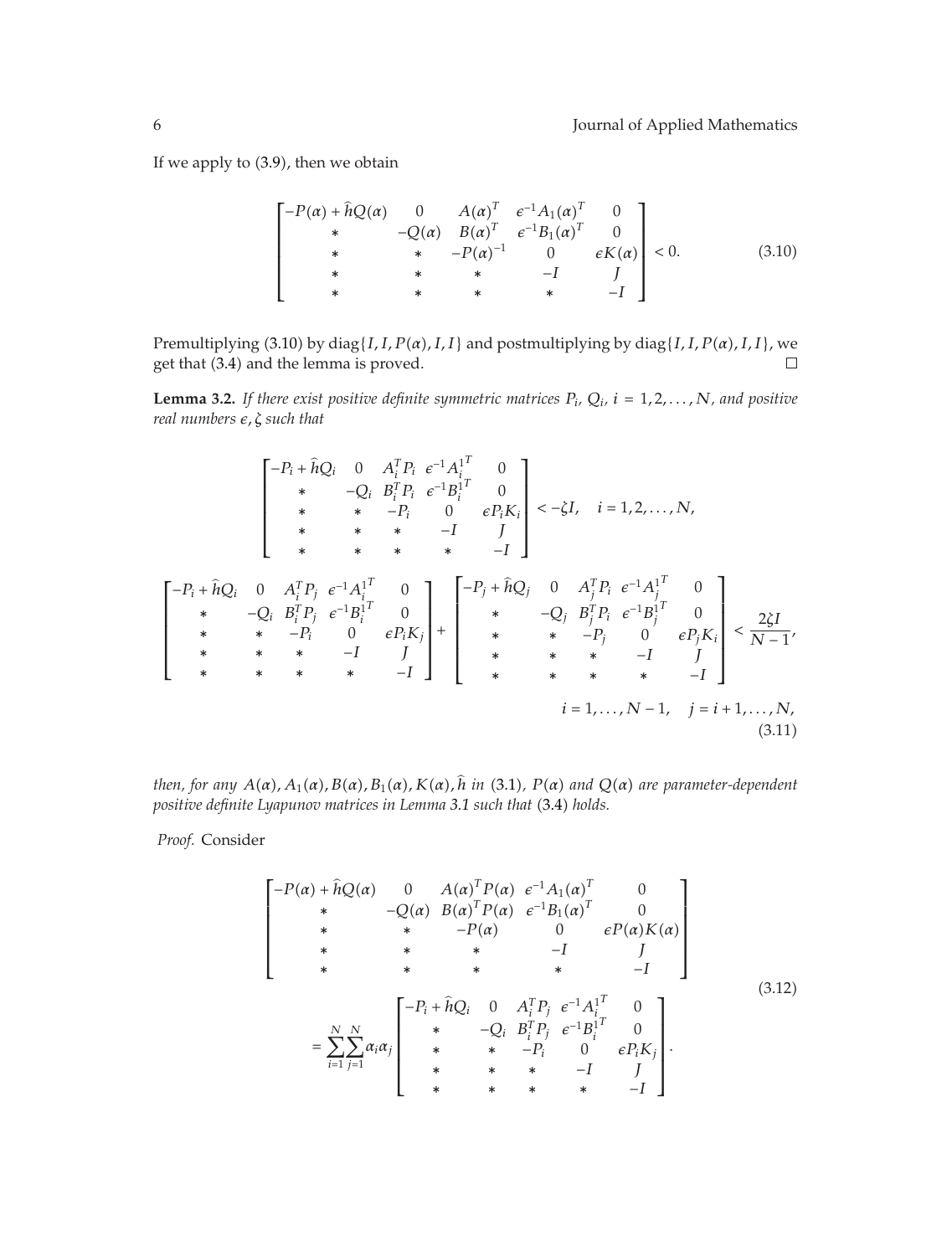Using the fact that  $\sum_{i=1}^{N} \alpha_i = 1$ , we obtain the following identities:

$$
\sum_{i=1}^{N} \sum_{j=1}^{N} \alpha_i \alpha_j A_i B_j = \sum_{i=1}^{N} \alpha^2 A_i B_i + \sum_{i=1}^{N-1} \sum_{j=i+1}^{N} \alpha_i \alpha_j [A_i B_j + A_j B_i],
$$
\n
$$
(N-1) \sum_{i=1}^{N} \alpha_i^2 \zeta - 2 \sum_{i=1}^{N-1} \sum_{j=i+1}^{N} \alpha_i \alpha_j \zeta = \sum_{i=1}^{N-1} \sum_{j=i+1}^{N} [\alpha_i - \alpha_j]^2 \zeta \ge 0.
$$
\n(3.13)

Then, it follows from  $(3.11)$ ,  $(3.12)$ , and  $(3.13)$  that  $(3.4)$  holds. The proof of the lemma is complete.  $\Box$ 

**Theorem 3.3.** The system (2.1) is robustly exponentially stable if the LMI conditions (3.11) are teasible *feasible.*

Proof. Consider the following Lyapunov-Krasovskii function for system (2.1) of the form

$$
V(x(k)) = V_1(x(k)) + V_2(x(k)) + V_3(x(k)),
$$
\n(3.14)

where

$$
V_1(x(k)) = x^T(k)P(\alpha)x(k), \qquad V_2(x(k)) = \sum_{i=k-h(k)}^{k-1} x^T(i)Q(\alpha)x(i),
$$
  

$$
V_3(x(k)) = \sum_{j=-h_2+2}^{-h_1+1} \sum_{l=k+j-1}^{k-1} x^T(l)Q(\alpha)x(l).
$$
 (3.15)

A Lyapunov-Krasovskii difference for the system (2.1) is defined as

$$
\Delta V(x(k)) = \Delta V_1(x(k)) + \Delta V_2(x(k)) + \Delta V_3(x(k)).
$$
\n(3.16)

Taking the difference of  $V_1(x(k))$  and  $V_2(x(k))$ , the increments of  $V_1(x(k))$  and  $V_2(x(k))$  are

$$
\Delta V_1(x(k)) = V_1(x(k+1)) - V_1(x(k))
$$
  
\n
$$
= x^T(k+1)P(\alpha)x(k+1) - x^T(k)P(\alpha)x(k)
$$
  
\n
$$
= x^T(k)\hat{A}^T(\alpha)P(\alpha)\hat{A}(\alpha)x(k) + x^T(k-h(k))\hat{B}^T(\alpha)P(\alpha)\hat{A}(\alpha)x(k)
$$
  
\n
$$
+ x^T(k-h(k))\hat{B}^T(\alpha)P(\alpha)\hat{B}(\alpha)x(k-h(k))
$$
  
\n
$$
+ x^T(k)\hat{A}^T(\alpha)P(\alpha)\hat{B}(\alpha)x(k-h(k)) - x^T(k)P(\alpha)x(k),
$$
  
\n(3.17)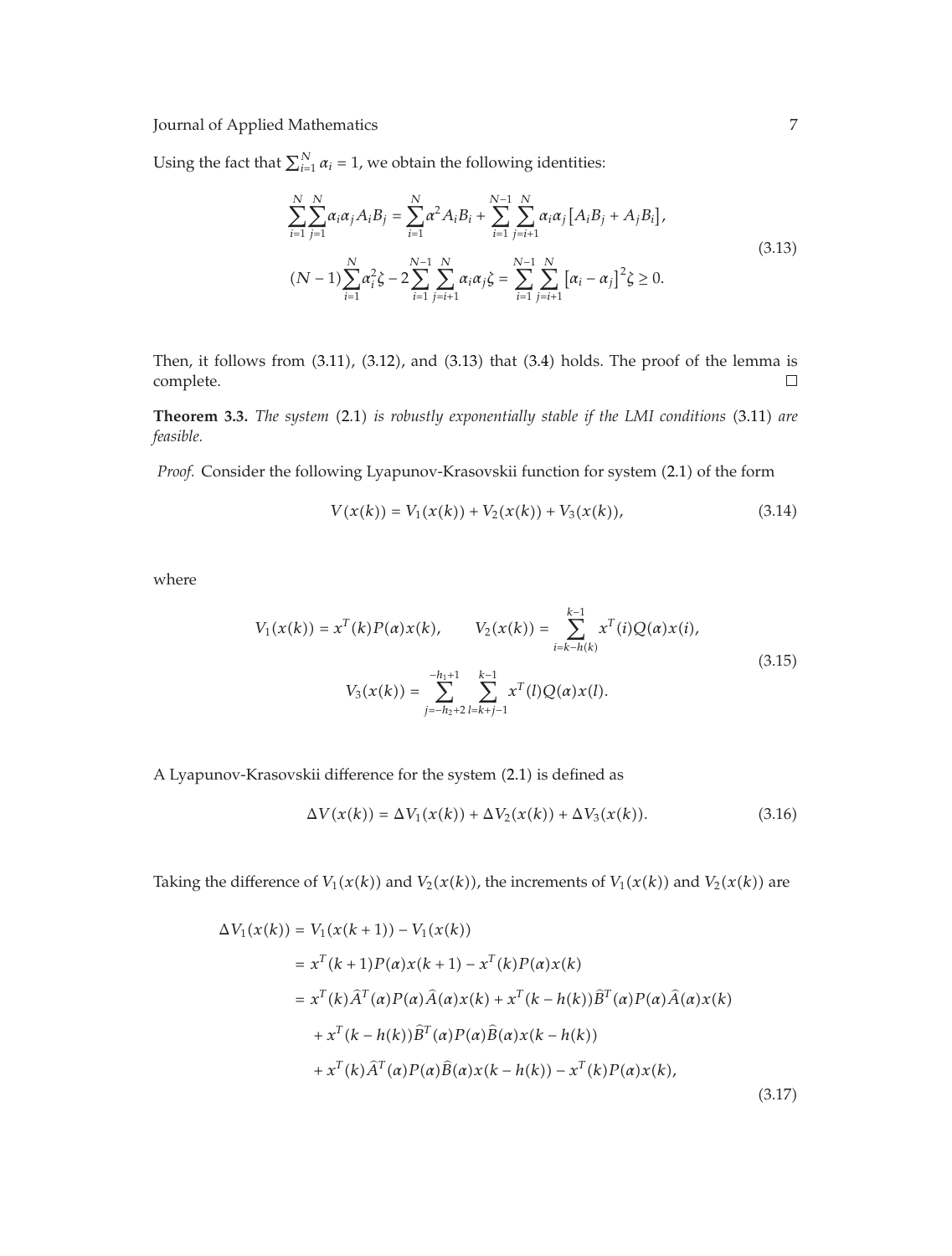$$
\Delta V_2(x(k)) = V_2(x(k+1)) - V_2(x(k))
$$
  
\n
$$
= \sum_{i=k+1-h(k+1)}^{k} x^{T}(i)Q(\alpha)x(i) - \sum_{i=k-h(k)}^{k-1} x^{T}(i)Q(\alpha)x(i)
$$
  
\n
$$
= x^{T}(k)Q(\alpha)x(k) - x^{T}(k-h(k))Q(\alpha)x(k-h(k))
$$
  
\n
$$
+ \sum_{i=k+1-h(k+1)}^{k-h_1} x^{T}(i)Q(\alpha)x(i) - \sum_{i=k+1-h(k+1)}^{k-1} x^{T}(i)Q(\alpha)x(i)
$$
  
\n
$$
+ \sum_{i=k+1-h_1}^{k-1} x^{T}(i)Q(\alpha)x(i).
$$
 (3.18)

Form  $h(k) \geq h_1$ , the two last terms of the right-hand side of the latter equality yield

$$
\sum_{i=k+1-h_1}^{k-1} x^T(i)Q(\alpha)x(i) - \sum_{i=k+1-h(k+1)}^{k-1} x^T(i)Q(\alpha)x(i) \le 0.
$$
 (3.19)

Thus, we obtain

$$
\Delta V_2(x(k)) \le x^T(k)Q(\alpha)x(k) - x^T(k - h(k))Q(\alpha)x(k - h(k)) + \sum_{i=k+1-h(k+1)}^{k-h_1} x^T(i)Q(\alpha)x(i).
$$
\n(3.20)

The increment of  $V_3(x(k))$  is easily computed as

$$
\Delta V_3(x(k)) = V_3(x(k+1)) - V_3(x(k))
$$
  
= 
$$
\sum_{j=-h_2+2}^{-h_1+1} \left[ x^T(k)Q(\alpha)x(k) + \sum_{l=k+j-1}^{k-1} x^T(l)Q(\alpha)x(l) - \sum_{l=k+j-1}^{k-1} x^T(l)Q(\alpha)x(l) \right]
$$
  
= 
$$
(h_2 - h_1)x^T(k)Q(\alpha)x(k) - \sum_{i=k+1-h_2}^{k-h_1} x^T(i)Q(\alpha)x(i).
$$
 (3.21)

It is easy to see that

$$
\Delta V_2(x(k)) + \Delta V_3(x(k)) \le (h_2 - h_1 + 1)x^T(k)Q(\alpha)x(k) - x_{k-h}^TQ(\alpha)x_{k-h} + \sum_{i=k+1-h(k+1)}^{k-h_1} x^T(i)Q(\alpha)x(i) - \sum_{i=k+1-h_2}^{k-h_1} x^T(i)Q(\alpha)x(i),
$$
\n(3.22)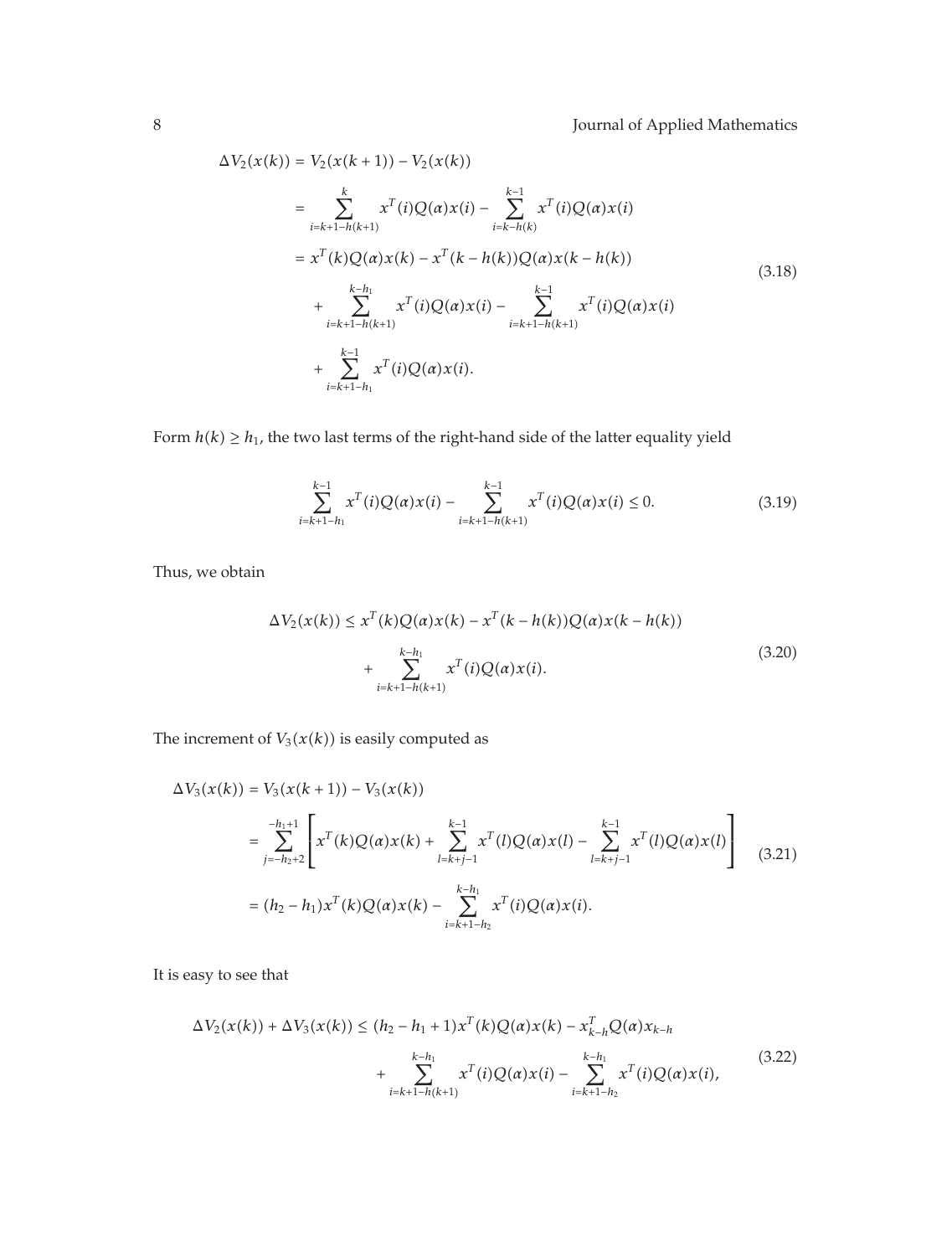for simplicity, we let  $x(k - h(k)) = x_{k-h}$ . Since,  $h(k) \leq h_2$ , we obtain that

$$
\sum_{i=k+1-h(k+1)}^{k-h_1} x^T(i)Q(\alpha)x(i) - \sum_{i=k+1-h_2}^{k-h_1} x^T(i)Q(\alpha)x(i) \le 0.
$$
 (3.23)

Therefore, we conclude that

$$
\Delta V(x(k)) \leq x^{T}(k)\hat{A}^{T}(\alpha)P(\alpha)\hat{A}(\alpha)x(k) + x_{k-h}^{T}\hat{B}^{T}(\alpha)P(\alpha)\hat{A}(\alpha)x(k) \n+ x^{T}(k)\hat{A}^{T}(\alpha)P(\alpha)\hat{B}(\alpha)x_{k-h} + x_{k-h}^{T}\hat{B}^{T}(\alpha)P(\alpha)\hat{B}(\alpha)x_{k-h} \n- x^{T}(k)P(\alpha)x(k) + (h_{2} - h_{1} + 1)x^{T}(k)Q(\alpha)x(k) \n- x_{k-h}^{T}Q(\alpha)x_{k-h}.
$$
\n(3.24)

It follows form (3.24) that

$$
\Delta V(x(k)) \leq Y^{T} \left[ \frac{\Delta_{11}(\alpha)}{\hat{B}^{T}(\alpha)P(\alpha)\hat{A}(\alpha)} \frac{\hat{A}^{T}(\alpha)P(\alpha)\hat{B}(\alpha)}{\hat{B}^{T}(\alpha)P(\alpha)\hat{B}(\alpha) - Q(\alpha)} \right] Y,
$$
(3.25)

where  $\Delta_{11}(\alpha) = \hat{A}^T(\alpha)P(\alpha)\hat{A}(\alpha) - P(\alpha) + \hat{h}Q(\alpha)$  and  $Y^T = [x(k)^T x(k - h(k))^T]$ . By (3.11), -3.25, and Lemma 3.1, and 3.2, we obtain

$$
\Delta V(x(k)) < -\omega \|x\|^2,\tag{3.26}
$$

where  $\omega > 0$ . By  $(3.14)$ , it is easy to see that

$$
V(x(k)) \leq \beta_1 \|x\|^2 + \beta_1 \widehat{h} \sum_{i=k-h_2}^{k-1} \|x(i)\|^2,
$$
\n(3.27)

where

$$
\beta_1 = \max \{ \lambda_{\max}(P_i), \lambda_{\max}(Q_i); \ i = 1, 2, ..., N \}.
$$
 (3.28)

It can be shown that there always exists a scalar  $\theta$  > 1 satisfying

$$
(\theta - 1)\beta_1 - \lambda \theta + h_2 \theta^{h_2} (\theta - 1)\beta_1 \hat{h} = 0.
$$
 (3.29)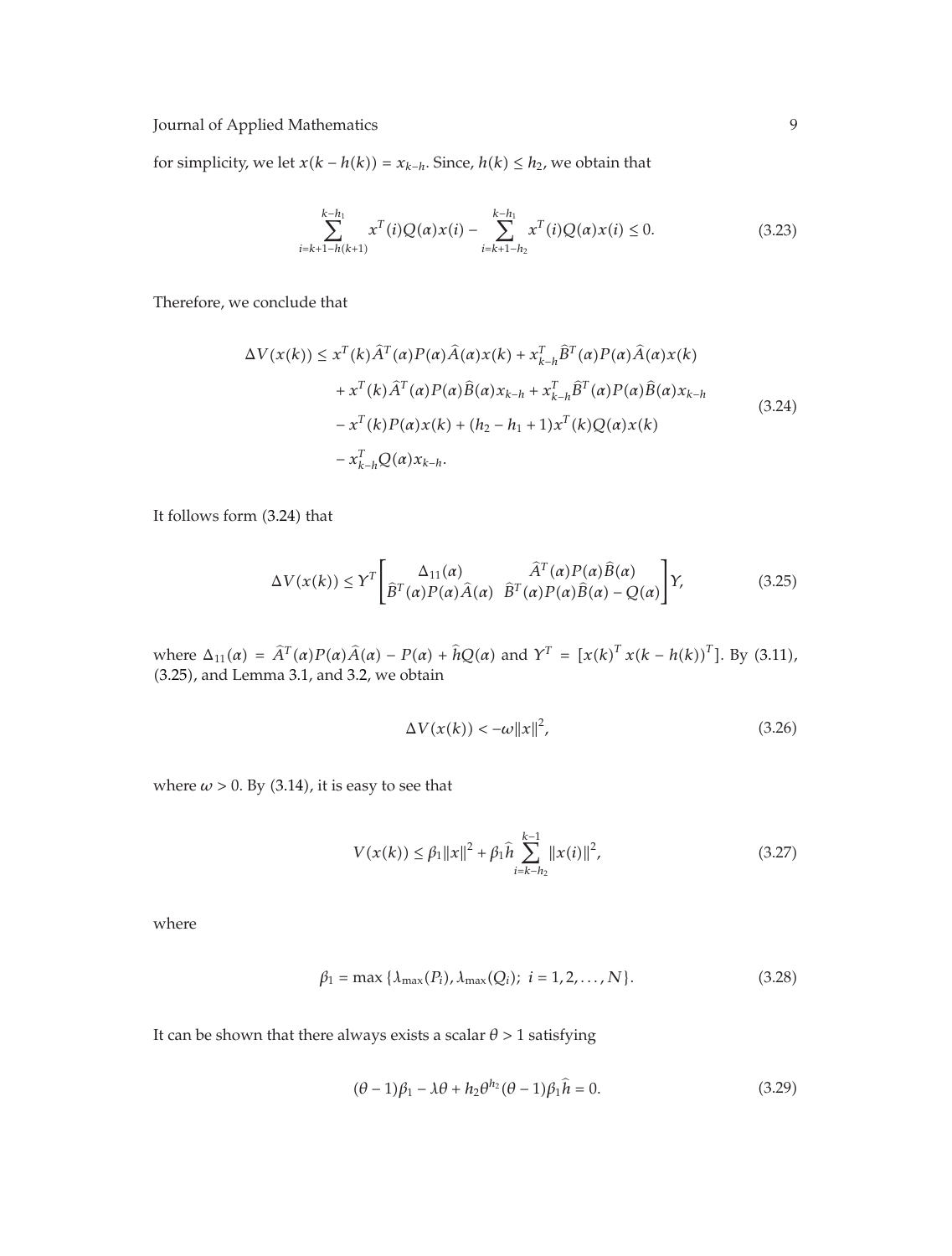For any scalar  $\theta > 1$ , it follows from (3.26) and (3.27) that

$$
\theta^{k+1} V(x(k+1)) - \theta^{k+1} V(x(k))
$$
  
=  $\theta^{k+1} (V(x(k+1)) - V(x(k))) + \theta^k (\theta - 1) V(x(k))$   
 $< \alpha_1(\theta) \theta^k ||x(k)||^2 + \alpha_2(\theta) \theta^k \sum_{i=k-h_2}^{k-1} ||x(i)||^2,$  (3.30)

where

$$
\alpha_1(\theta) = (\theta - 1)\beta_1 - \lambda\theta, \qquad \alpha_2(\theta) = (\theta - 1)\beta_1 \hat{h}.\tag{3.31}
$$

Therefore, for any integer  $T \geq h_2 + 1$ , summing up both sides of (3.30) from 0 to  $T - 1$  gives

$$
\theta^T V(x(T)) - V(x(0)) \le \alpha_1(\theta) \sum_{i=0}^{T-1} \theta^i \|x(i)\|^2 + \alpha_2(\theta) \sum_{i=0}^{T-1} \sum_{l=i-h_2}^{i-1} \theta^i \|x(l)\|^2.
$$
 (3.32)

For  $h_2 \geq 1$ ,

$$
\sum_{i=0}^{T-1} \sum_{l=i-h_2}^{i-1} \theta^i \|x(l)\|^2 \leq \sum_{l=-h_2}^{-1} \sum_{i=0}^{l+h_2} \theta^i \|x(l)\|^2 + \sum_{l=0}^{T-1-h_2} \sum_{i=l+1}^{l+h_2} \theta^i \|x(l)\|^2
$$
  
+ 
$$
\sum_{l=T-h_2}^{T-1} \sum_{i=l+1}^{T-1} \theta^i \|x(l)\|^2
$$
  

$$
\leq h_2 \sum_{l=-h_2}^{-1} \theta^{l+h_2} \|x(l)\|^2 + h_2 \sum_{l=0}^{T-1-h_2} \theta^{l+h_2} \|x(l)\|^2
$$
  
+ 
$$
h_2 \sum_{l=T-h_2}^{T-1} \theta^{l+h_2} \|x(l)\|^2
$$
  

$$
\leq h_2 (h_2 + 1) \theta^{h_2} \sup_{-h_2 \leq l \leq 0} \| \phi(l) \|^2 + h_2 \theta^{h_2} \sum_{l=1}^{T-1} \theta^l \|x(l)\|^2.
$$
 (3.33)

From (3.32) and (3.33), we obtain

$$
\theta^T V(x(T)) \le V(x(0)) + h_2(h_2 + 1)\theta^{h_2} \alpha_2(\theta) \sup_{-h_2 \le l \le 0} ||\phi(l)||^2
$$
  
+ 
$$
\left[ \alpha_1(\theta) + \alpha_2(\theta) h_2 \theta^{h_2} \right] \sum_{l=0}^{T-1} \theta^l ||x(l)||^2.
$$
 (3.34)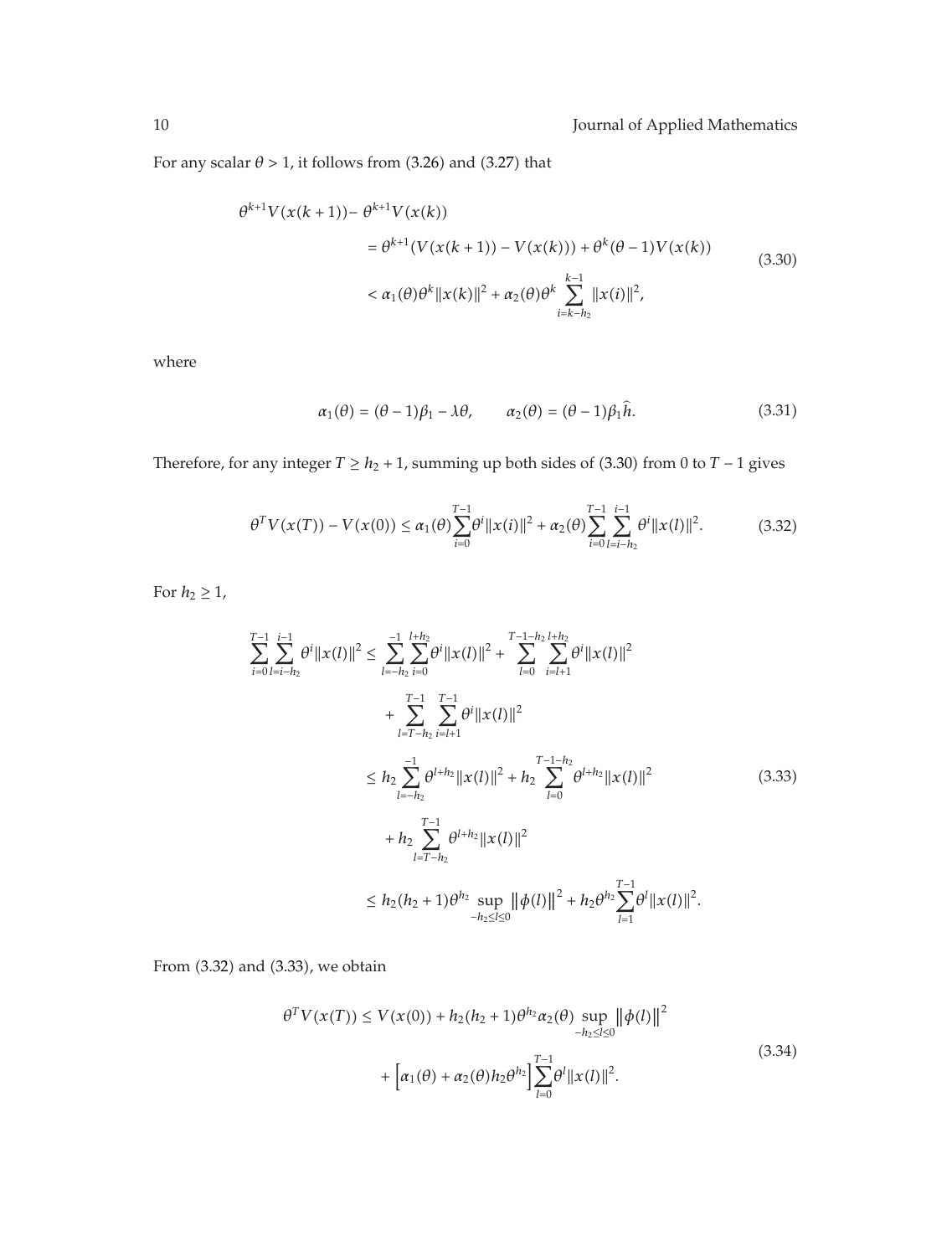Observe

$$
V(x(T)) \ge \gamma ||x(T)||^2, \qquad V(x(0)) \le (\beta_1 + \beta_1 \hat{h} h_2) \sup_{-h_2 \le l \le 0} ||\phi(l)||^2,
$$
  

$$
\gamma = \min\{\lambda_{\min}(P_i); \ i = 1, 2, ..., N\}.
$$
 (3.35)

Then, it follows from (3.29), (3.33), and (3.35) that

$$
||x(T)||^2 \le \frac{h_2 \left[ (h_2 + 1)\theta^{h_2} \alpha_2(\theta) + \beta_1 + \beta_1 \hat{h} h_2 \right]}{\gamma} \left( \frac{1}{\theta} \right)^T \sup_{-h_2 \le l \le 0} ||\phi(l)||^2. \tag{3.36}
$$

By Definition 2.1, this means that the system (2.1) is robustly exponentially stable. The proof of the theorem is complete.  $\Box$ 

## **4. Numerical Example**

*Example 4.1.* Consider the following uncertain LPD discrete-time system with time-varying delays (2.1) where  $h(k) = 2 + \cos(k\pi/2)$ , that is,.  $h_1 = 1$ ,  $h_2 = 3$  and

$$
A_1 = \begin{bmatrix} -0.6 & 0.02 \\ 0.02 & -0.6 \end{bmatrix}, \qquad A_2 = \begin{bmatrix} -0.7 & 0.03 \\ 0.03 & -0.7 \end{bmatrix}, \qquad B_1 = \begin{bmatrix} -0.6 & 0.02 \\ 0.02 & -0.08 \end{bmatrix},
$$
  
\n
$$
B_2 = \begin{bmatrix} -0.8 & 0.03 \\ 0.03 & -0.09 \end{bmatrix}, \qquad A_1^1 = \begin{bmatrix} 0.005 & 0.0001 \\ 0.0001 & 0.005 \end{bmatrix}, \qquad A_2^1 = \begin{bmatrix} 0.006 & 0.0002 \\ 0.0002 & 0.006 \end{bmatrix},
$$
  
\n
$$
B_1^1 = \begin{bmatrix} -0.007 & 0.0005 \\ 0.0005 & -0.007 \end{bmatrix}, \qquad B_2^1 = \begin{bmatrix} -0.004 & 0.0002 \\ 0.0002 & -0.004 \end{bmatrix},
$$
  
\n
$$
K_1 = \begin{bmatrix} 0.01 & 0.003 \\ 0.003 & 0.01 \end{bmatrix}, \qquad K_2 = \begin{bmatrix} 0.02 & 0.001 \\ 0.001 & 0.02 \end{bmatrix},
$$
  
\n(4.1)

and  $J = \begin{bmatrix} 0.001 & 0 \\ 0 & 0.001 \end{bmatrix}$ . By using LMI Toolbox in MATLAB, we use condition (3.11) in Theorem 3.3 for this example. The solutions of LMI verify as follows of the form  $\epsilon = 1$ ,  $P_1 = \begin{bmatrix} 31.3635 & 1.2365 \\ 1.2365 & 29.4763 \end{bmatrix}$ ,  $P_2 = \begin{bmatrix} 37.6354 & 0.2543 \\ 0.2543 & 41.3745 \end{bmatrix}$ ,  $Q_1 = \begin{bmatrix} 9.4325 & 0.5587 \\ 0.5587 & 11.4534 \end{bmatrix}$ , and  $Q_2 = \begin{bmatrix} 10.8564 & 1.3856 \\ 1.3856 & 11.9781 \end{bmatrix}$  (see Figure 1).

*Example 4.2.* Consider the following the LPD discrete-time system with time-varying delays  $(2.1)$  where,  $\Delta A(k) = \Delta B(k) = 0$  with

$$
A_1 = \begin{bmatrix} 0.60 & 0 \\ 0.01 & 0.60 \end{bmatrix}, \qquad A_2 = \begin{bmatrix} 0.80 & 0 \\ 0.05 & 0.70 \end{bmatrix},
$$
  
\n
$$
B_1 = \begin{bmatrix} 0.10 & 0 \\ 0.20 & 0.10 \end{bmatrix}, \qquad B_2 = \begin{bmatrix} -0.10 & 0 \\ -0.20 & -0.10 \end{bmatrix}.
$$
 (4.2)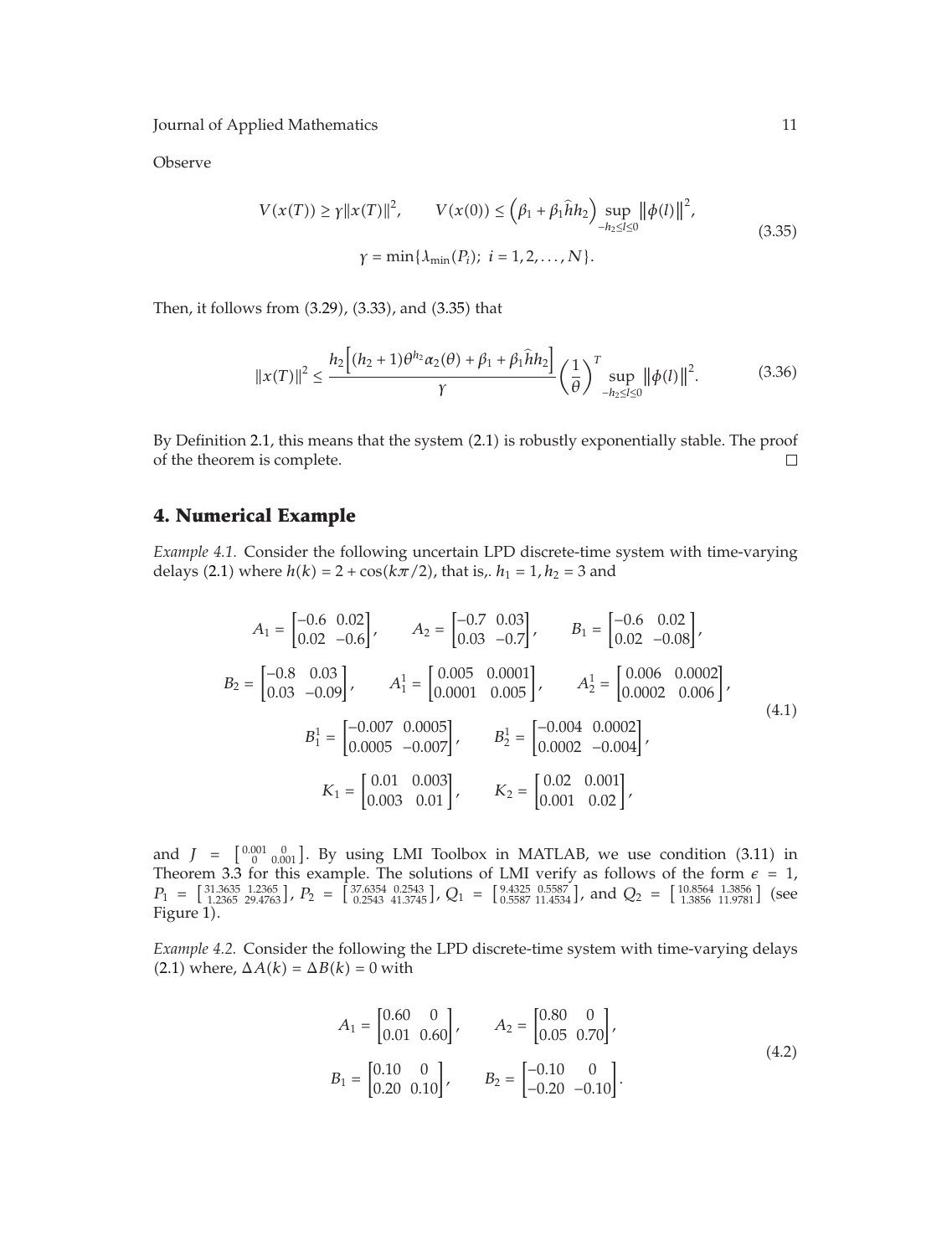

**Figure 1:** The simulation solution of the states  $x_1(k)$  and  $x_2(k)$  in Example 4.1 for uncertain LPD discrete-<br>time delayed system with initial conditions  $x_1(k) = 2$  and  $x_2(k) = 4$ ,  $k = -3$ ,  $-2$ ,  $-1$ , 0, and  $x_1 = x_2 =$ time delayed system with initial conditions  $x_1(k) = 2$  and  $x_2(k) = 4$ ,  $k = -3$ ,  $-2$ ,  $-1$ , 0, and  $\alpha_1 = \alpha_2 = 1/2$  by using the method of Runge-Kutta order  $4(h = 0.01)$  with Matlab.

Table 1: Comparison of the maximum allowed time delay  $h_2$ .

| Methods            | $h_2(h_1=2)$ | $h_2(h_1 = 4)$ | $h_2(h_1=5)$ | $h_2(h_1 = 7)$ |
|--------------------|--------------|----------------|--------------|----------------|
| Liuet al. [7] 2006 |              |                |              |                |
| Our results        |              |                |              |                |

Table 1 lists the comparison of the upper-bound delay for asymptotic stability of system (2.1) where  $\Delta A(k) = \Delta B(k) = 0$  by different method. We apply Theorem 3.3 and see from Table 1 that our result is superior to those in [7, Theorem 3.2].

### **Acknowledgments**

This work was supported by the Thailand Research Fund (TRF), the Office of the Higher Education Commission (OHEC), and the Khon Kaen University (Grant number MRG5580006, and the author would like to thank his advisor Associate Professor Dr. Piyapong Niamsup from the Department of Mathematics, Faculty of Science, Chiang Mai University, Chiang Mai, Thailand.

#### **References**

- 1 T. Botmart and P. Niamsup, "Robust exponential stability and stabilizability of linear parameter dependent systems with delays," *Applied Mathematics and Computation*, vol. 217, no. 6, pp. 2551–2566, 2010.
- [2] B. T. Cui and M. G. Hua, "Robust passive control for uncertain discrete-time systems with timevarying delays," *Chaos, Solitons and Fractals*, vol. 29, no. 2, pp. 331–341, 2006.
- 3 M. Fang, "Delay-dependent stability analysis for discrete singular systems with time-varying delays," *Acta Automatica Sinica*, vol. 36, no. 5, pp. 751–755, 2010.
- 4 E. Fridman and U. Shaked, "Parameter dependent stability and stabilization of uncertain time-delay systems," *IEEE Transactions on Automatic Control*, vol. 48, no. 5, pp. 861–866, 2003.
- 5 K. Gu, V. L. Kharitonov, and J. Chen, *Stability of Time-Delay Systems*, Birkhauser, Berlin, Germany, 2003. ¨
- [6] Y. He, M. Wu, J. H. She, and G. P. Liu, "Parameter-dependent Lyapunov functional for stability of time-delay systems with polytopic-type uncertainties," *IEEE Transactions on Automatic Control*, vol. 49, no. 5, pp. 828–832, 2004.